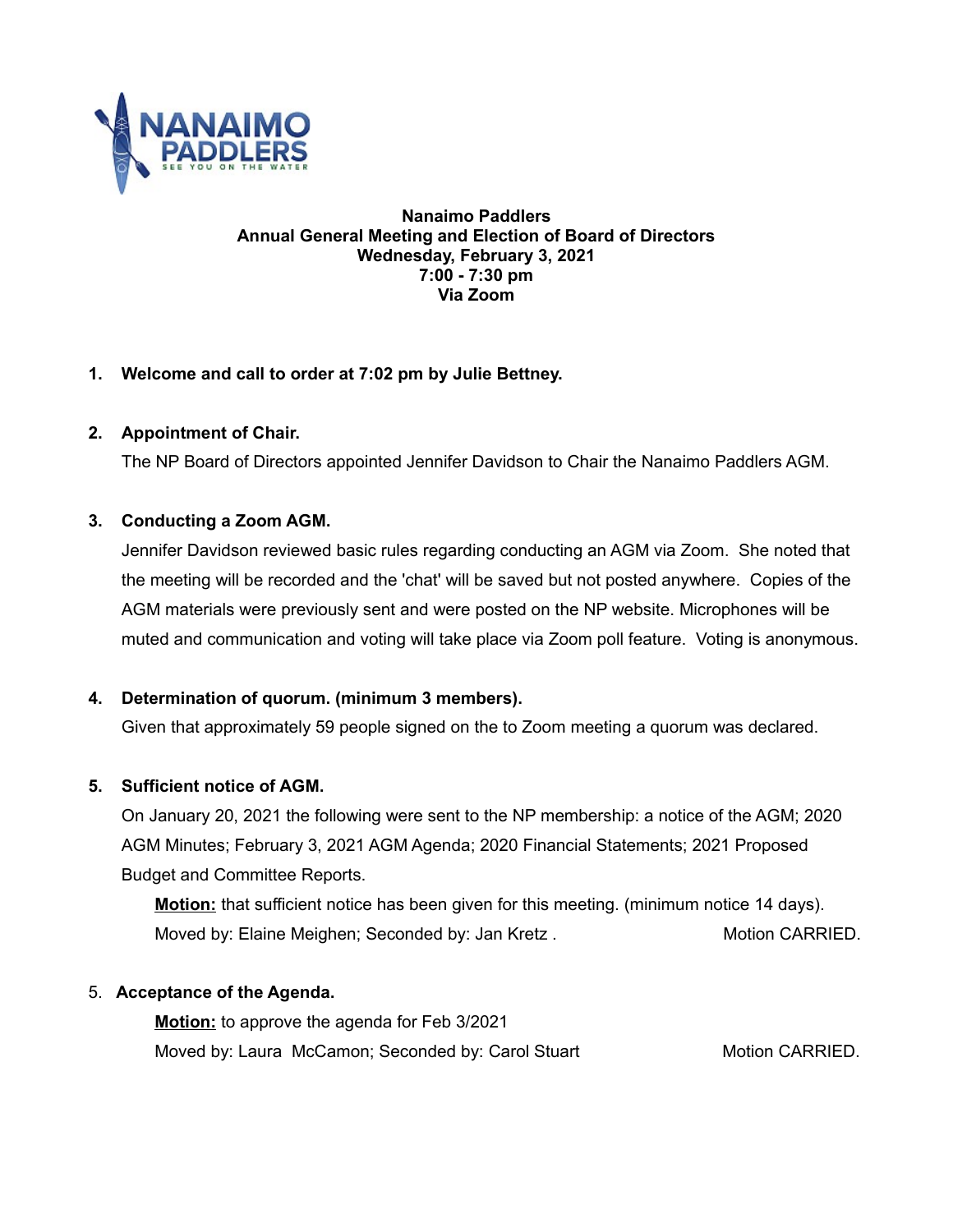|    | 6. Approval of the minutes of last years AGM (February 5, 2020).<br><b>Motion:</b> to approve the minutes of February 5, 2020 as circulated.<br>Moved by: Elaine Meighen; Seconded by: Bob Yip. | Motion CARRIED. |  |
|----|-------------------------------------------------------------------------------------------------------------------------------------------------------------------------------------------------|-----------------|--|
|    | 7. President's Report.                                                                                                                                                                          |                 |  |
|    | <b>Motion:</b> to approve the President's report (attached).                                                                                                                                    |                 |  |
|    | Moved by: Peter Boon; Seconded by: Kathleen McKinnell                                                                                                                                           | Motion CARRIED. |  |
|    | 8. Treasurer's Report - 2020 year-end financial statement and 2021 budget.                                                                                                                      |                 |  |
|    | Treasurer Kim Barrington presented the year-end financial statements for 2020. Total revenue                                                                                                    |                 |  |
|    | was \$7,223, total expenses were \$6707 for a net profit of \$516. Totally equity as of                                                                                                         |                 |  |
|    | December 31, 2020 was \$4,573.                                                                                                                                                                  |                 |  |
|    | Proposed 2021 Budget shows a loss of \$594. The budget for 2021 focuses on Education and                                                                                                        |                 |  |
|    | Skills and IT. Zero funding was allocated to in person meetings. In the event that the club returns                                                                                             |                 |  |
|    | to in-person meetings, the budget will be revised.                                                                                                                                              |                 |  |
|    | <b>Motion:</b> to approve the Treasurer's Report and 2020 year-end financial statement.                                                                                                         |                 |  |
|    | Moved by: Laura McCamon; Seconded by: Carol Stuart.                                                                                                                                             | Motion CARRIED. |  |
|    | <b>Motion:</b> to approve the 2021 budget.                                                                                                                                                      |                 |  |
|    | Moved by: Peter Boon; Seconded by: Rick Powley.                                                                                                                                                 | Motion CARRIED. |  |
|    | Motion: to dispense with an auditor for 2021                                                                                                                                                    |                 |  |
|    | Moved by: Anita Stewart; Seconded by: Kathleen McKinnell.                                                                                                                                       | Motion CARRIED. |  |
| 9. | <b>Committee Reports - circulated.</b>                                                                                                                                                          |                 |  |
|    | 1.1<br>Membership                                                                                                                                                                               |                 |  |
|    | Information Technology<br>1.11                                                                                                                                                                  |                 |  |
|    | <b>Skills and Education</b><br>1.111                                                                                                                                                            |                 |  |
|    | 1. IV Featured Speaker Program                                                                                                                                                                  |                 |  |
|    | Hosting<br>1. V                                                                                                                                                                                 |                 |  |
|    | <b>Motion:</b> To approve the committee reports as circulated                                                                                                                                   |                 |  |
|    | Moved by: Peter Boon; Seconded by: Janene Gray.                                                                                                                                                 | Motion CARRIED. |  |

# **10. Election of the Board of Directors.**

1. Introductory Comments

A list of Board nominees was distributed.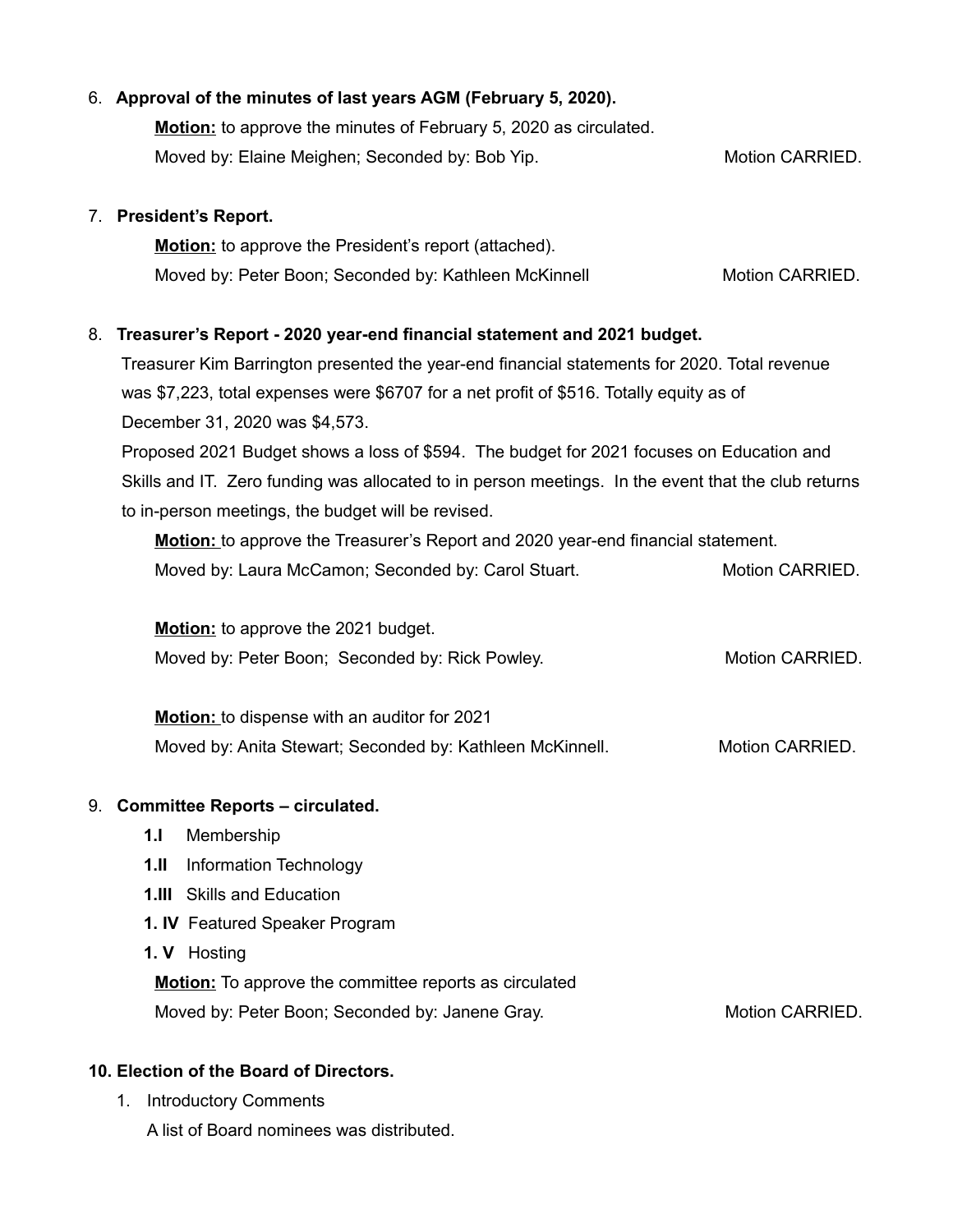- 2. Presentation of Nominees List. Names include: Kim Barrington, Julie Bettney, Ron Everard, Sue Gueulette, Rhonda Johnson, Judy Martin, Kathleen McKinnell, David Peters, Caroline Ross.
- 3. Request for nominations from the floor

**Motion:** To approve the slate of nominees for the 2021 Board of Directors. Moved: Virginia Gibberd; Seconded: Keith Braun. Motion CARRIED.

## 11. Adjournment.

**Motion:** To adjourn the AGM Moved by: Elaine Meighen. Meeting adjourned at 7:50 pm

## **Presentation:**

Caroline Ross introduced the NP Guest Speaker Jean-Francois Marleau from SKILS – Kayaking in Antarctica and South Georgia.

## **Nanaimo Paddlers President's Annual Report – February 3, 2021**

It is standard practice in annual reports to talk about what was achieved in the year past and what we can look forward to in the coming year. I will do some version of that again this year, but everything I say has to be considered in the context of Covid-19! It's the huge "elephant in the room" that has turned all of our lives upside down and so significantly changed how Nanaimo Paddlers operates.

If you have taken the opportunity to review the various directors' reports, you will recognize that the board has undertaken a lot of work during 2020. With our growing IT resources, we are gradually streamlining our administrative processes. Many members have commented on how easy it is now to pay their fees and sign up for paid events online using PayPal or Visa. We are also revising the Skills Self-Assessment tool and planning to make it available digitally as well for the use of paddlers and hosts alike. Thankfully, we finished out the year with 237 members – only slightly down from 2019 numbers and the fact that this included 60 new members is really exciting! The success of Nanaimo Paddlers rests on keeping these kinds of membership numbers and if possible, growing them. **On behalf of all members, thank you to Membership Chair, Kathleen McKinnell and IT Chair, David Peters, for jobs well done.**

With our switch to Zoom technology, we have been able to keep the club's monthly meetings and featured guest speaker program going - albeit virtually. While few members are likely to say that they prefer Zoom, there are admittedly some benefits. On average, meeting attendance has equaled and often exceeded that of recent years. Part of that may be explained by the comfort and convenience of being able to join in from our homes especially through the winter months! Likewise, guest speakers have been able to join us from anywhere they can connect to the internet. This has meant a far larger speakers' pool to draw from. Going forward, I foresee continuing to use Zoom or similar technologies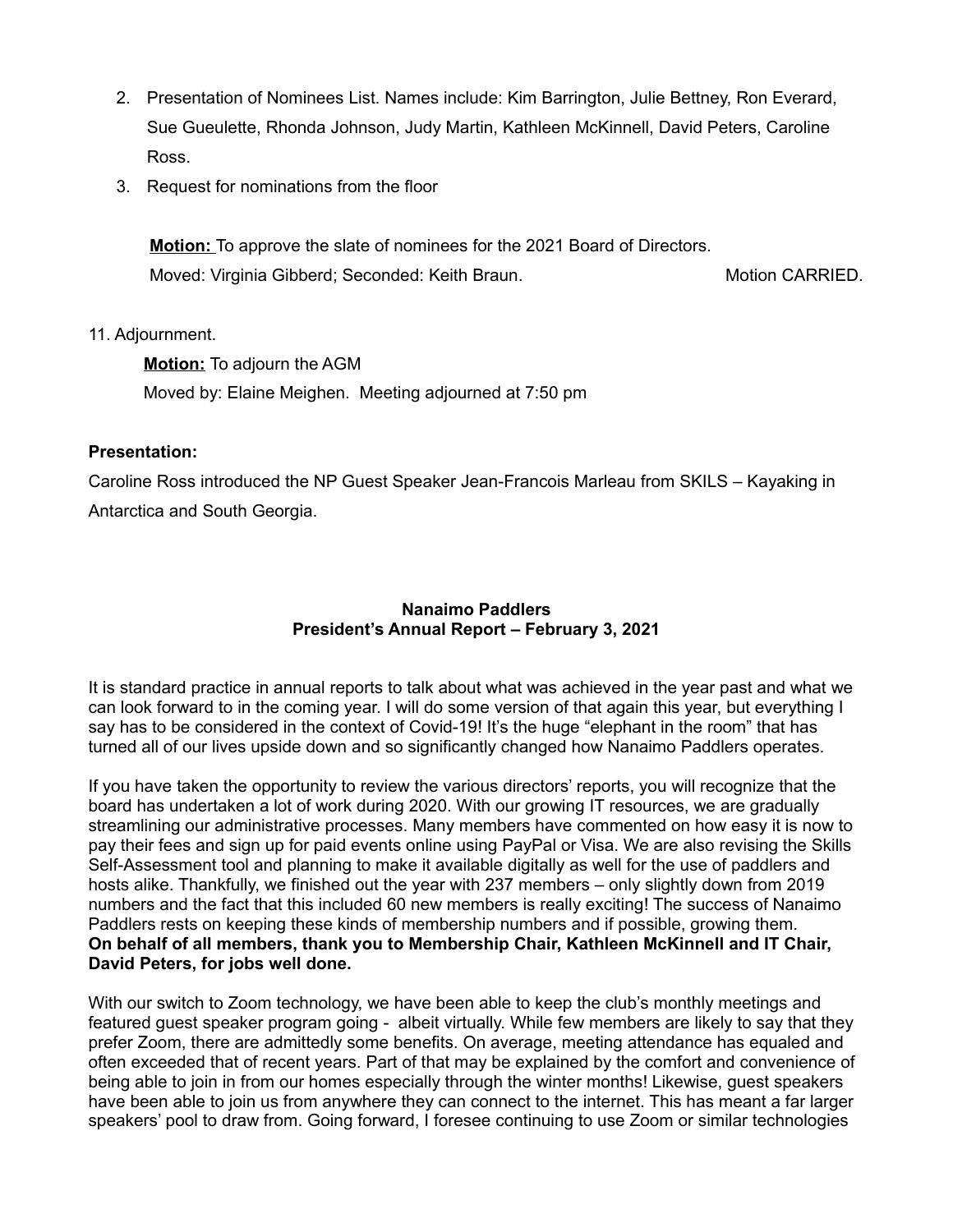from time to time to tap into these new resources.

One of the benefits that members really value is access to skill development and training sessions. When forced to cancel in person courses, the club began offering Zoom instruction as well as a couple of "physically distanced" outdoor sessions. With interesting topics like "Safe Kayak Guiding Principles' and "Packing a Kayak for a Multi-Day Trip", the courses were well attended and received very good reviews. A number of the instructors have also provided resources from their presentations that are now available to all members in the Virtual Training Toolbox that is a new addition to our monthly newsletter.

#### **On behalf of all members, thank you to Skills and Education Committee Chair Caroline Ross and committee members Brad Wipp and Patti Presslauer for jobs well done. I understand Patti is stepping away from committee work this year so an extra thank you Patti for your contribution over the years especially with things like the pool practices.**

Before leaving this topic, I have to give honorable mention to a unique training/paddling series that took place from July through October**.** Hosted by Ian Baker, with assistance from Brad and Patti, the **Paddle, Practice and Play** sessions they hosted gave novice and other level paddlers an opportunity to paddle and practice skills during a time when they had few other on the water training options within the club.

#### **On behalf of all members, thank you to Host Ian Baker and to Brad and Patti for jobs well done.**

Needless to say, however, the greatest benefit Nanaimo Paddlers offers its members is the opportunity to paddle and have fun with like-minded sea kayak enthusiasts. In this regard, our strongest asset is our cadre of dedicated trip hosts who make this happen. You may be surprised to hear that despite club paddles being shut down for almost four months, 17 hosts offered 80 paddles on Meetup during 2020. Kudos certainly go to Ian Baker for hosting a remarkable 20 paddles. In normal years, all this might have been adequate to satisfy demand. With Covid-19 restrictions limiting spaces to six paddlers including the host, spaces filled up very quickly and waitlists were long. Clearly, if we face similar restrictions this year, we will have to look for ways to increase our capacity. Members who host club paddles make an enormous contribution to the success of Nanaimo Paddlers because more than anything else, our members just want to paddle and stay safe. In a high-risk sport like sea kayaking, the value of having a strong core of members who are willing to host paddles simply cannot be overstated. So, thank you to all our hosts who did so much to help the club through this difficult time. I look forward to building stronger collaboration between the board and the host committee by continuing with the Zoom discussions initiated in 2020.

#### **On behalf of all members, thank you to former Host Committee Chair Susie Youle, Co-Chair Jennifer Davidson and board member Brad Wipp who helped out for the last few months.**

So, to get back to that elephant in the room… I'm pretty sure that regardless of all of this, one burning question still remains for most members... "So, when are we going to get out on club paddles again?" I certainly wish I knew that for certain. What I can say is that we plan to restart club paddles as soon as current restrictions in the Central Island relax sufficiently to permit it. Members may question why other clubs like SISKA have started paddling again. Well, according to statistics on the Island Health Site on February 2, 2021, south Vancouver Island has 55 active cases as compared to Central Vancouver Island which has 175. Residents of Nanaimo, Parksville, Port Alberni, Qualicum and surrounding areas are being warned that COVID-19 cases are surging in our communities and we are being asked to step up our safety measures. Obviously, we will have to see an improvement in these conditions before resuming club paddles. I have asked VP Ron Everard and two other members of the board to continue to monitor the situation closely, to consult with Island Health as needed and advise us as soon as it is deemed safe to recommence activities. In the interim, we will continue with plans that are currently in progress to offer a robust program of skills training and education on and off water, and virtually as well. In anticipation of pent-up demand, we will consult with trip hosts to devise ways in which we can increase capacity to accommodate significantly more trip participants whether or not